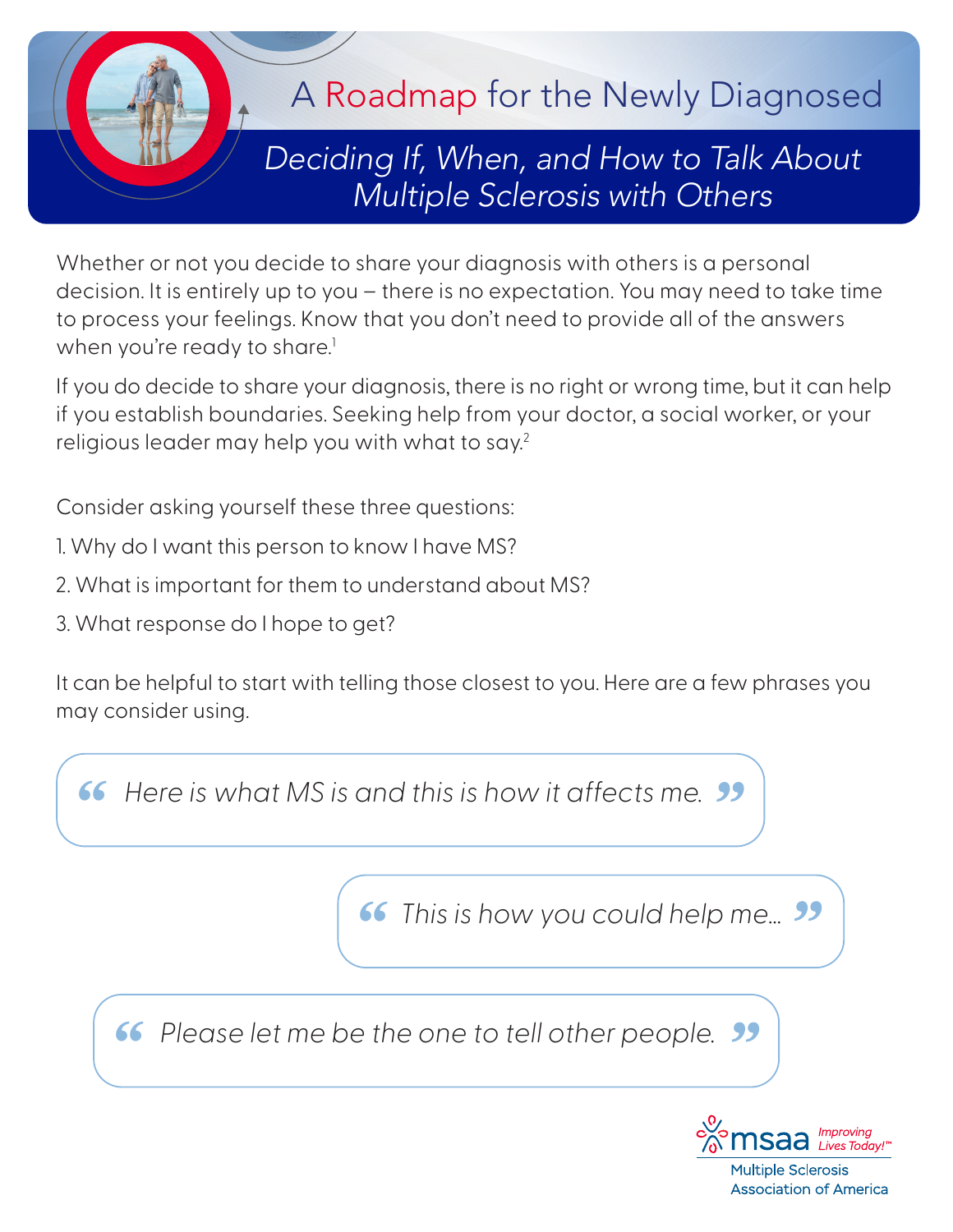

## **Handling Complicated Conversations**

Sometimes people don't know what to say or they say things that are not helpful. They may be unintentionally hurtful, and this can be hard.<sup>3</sup>

Additional responses that can help:

*" Thank you for asking, but I'd rather not talk about it right now.*

**"** Usually I am okay to talk about things like this, but today I just can't handle it. I'm sure you understand. *just can't handle it. I'm sure you understand.*

*" I'd prefer to not go into details.*

*" I appreciate your concern, but I'm trying to stay away from negative conversation.*